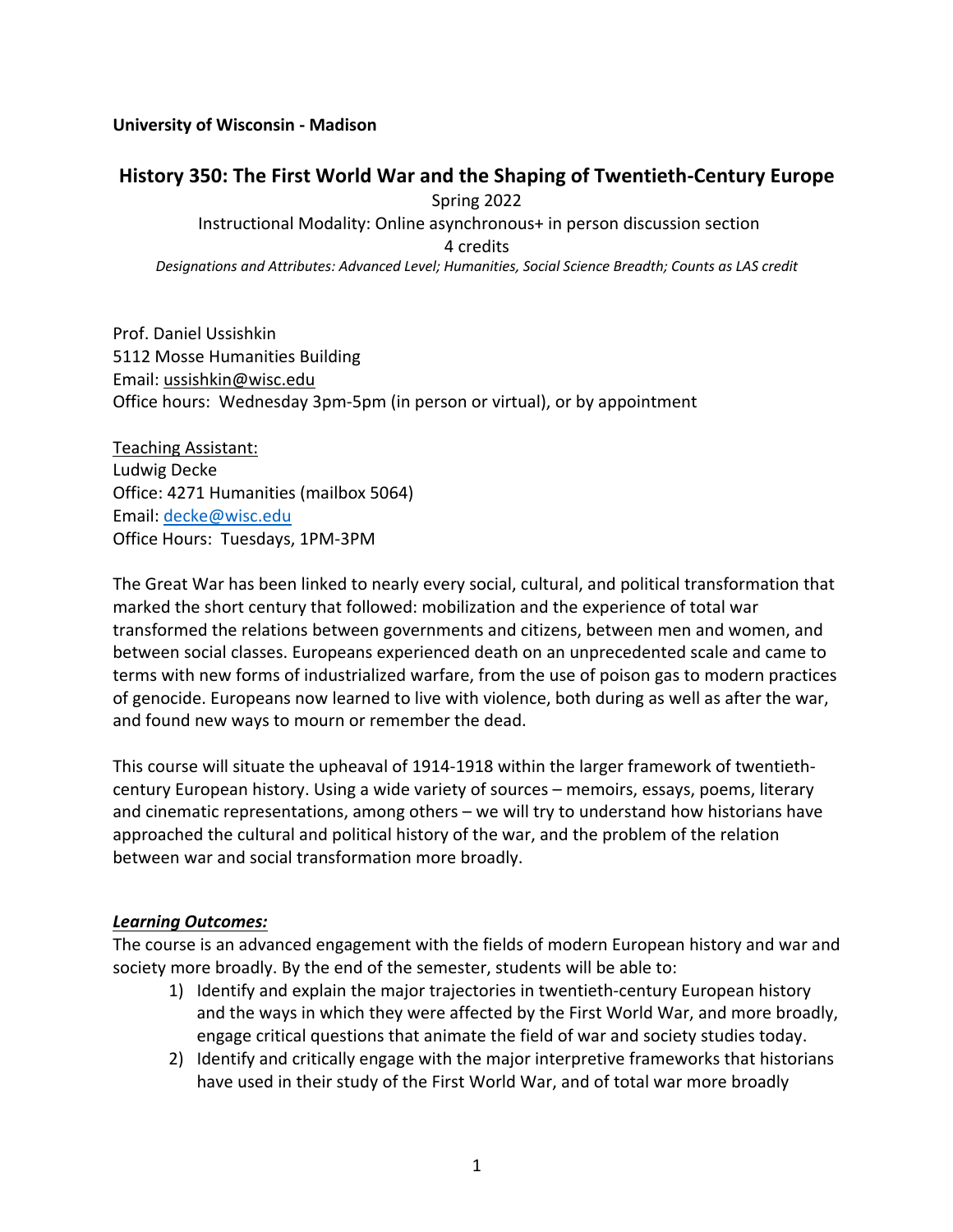- 3) Analyze primary sources from the history of the First World War, both written and visual, and evaluate or critique interpretations of these sources.
- 4) Produce original historical arguments, in both written and oral communication, and properly mobilize evidence to support these arguments.
- 5) Evaluate interpretive frameworks, in both the historiography as well as the popular cultural memory of the war, and situate the emergence of such frameworks within a broader history of representations of the war and contestations over such representations.

#### *Course Mechanics:*

The course consists of **online content** (instructor's podcasts, online readings, documentaries, and film), printed material (books and a course reader), as well as weekly in-person discussion sections. Material and assignments for each week are listed on each week's page on Canvas.

Students who are not familiar with Canvas are encouraged to take the online tutorial at https://canvas.wisc.edu/courses/13 (this will be useful for other courses as well!).

**Instructor's podcasts**: To listen to the podcasts, click on the relevant page link on Canvas; there you will find: an embedded podcast, followed by an outline and relevant images (scroll down the page to see them). You will also find a link to a Word version of the outline, to facilitate note taking (for those who wish to print it out or save the file to your computer and type your notes as you listen to the podcast). Close captioning is available by clicking on the 'cc' button.

It is best to listen to the podcasts in a dedicated study space, where you can concentrate, and make sure that you are not interrupted. The system of a greater number of shorter podcasts (rather fewer but longer ones) allows for a better engagement with the material. At the end of each podcast, take a quick break to summarize for yourself the main points of the argument. This class format requires self-discipline and a good system of note taking.

**Online sources and film** – all are hyperlinked on Canvas (on the relevant week's page).

#### **Printed Materials:**

**Books:** The following books are available at the bookstore. Cheap used copies are easily found online (any edition is fine). Copies of the books have been placed in the Library course reserve.

Pat Barker, *Regeneration* (1993). Vera Brittain, *Testament of Youth* (1933) Joe Lunn, *Memoirs of a Maelstrom: A Senegalese Oral History of the First World War* (1999).

Recommended text: Michael Howard, *The First World War: A Very Short Introduction* (Oxford, 2002, reissued 2007); a digital copy is available through UW Memorial library.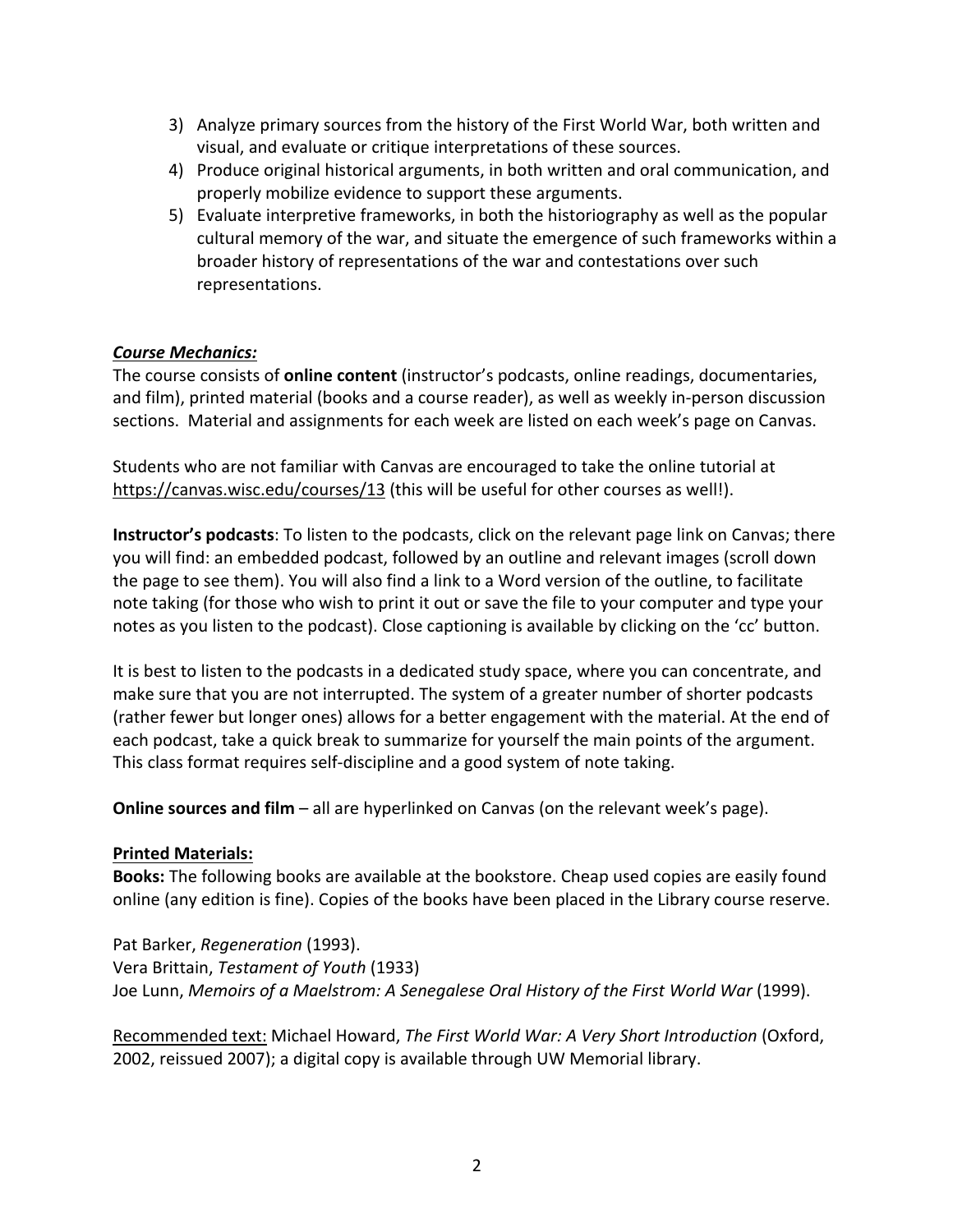**Course packet (hard copy / digital):** a course packet will be available for purchase at the L&S Copy Center in the Social Science Building, Sewell Hall Room 6120, 1180 Observatory Drive. All readings will also be available on Canvas. You will need a paper copy for section.

#### **Discussion Section:**

For each week, discussion section takes place on the following Monday; for example, discussion section for week 1 takes place on Monday 01/31, for week 2 on 02/07, and so on (the relevant discussion section is listed for each week on the syllabus). You are required to attend all sections; you have a "free pass" for one unaccounted absence; two or more unaccounted and/or undocumented absences will severely affect your grade. Five or more such absences will result in a failure to pass the entire class. Your section grade reflects effort and engagement (merely showing up is not enough). Additional information will be given during the first meeting of your discussion section.

## *Requirements:*

The course consists of online content and discussion sections. The success of both depends on your active participation. Read the assigned pages **before** class and bring them with you to the meeting.

**Weekly Discussion Board:** The purpose of the discussion board is to invite you to reflect on the new material collectively and prepare for discussion section. There are 10 weekly discussion boards (not including the "introduce yourself" and "discussion board etiquette" threads). You are asked to post (at least once per discussion board) a short and thoughtful reflection; you are encouraged to use the opportunity to read what your classmates had written and respectfully engage with their thoughts while adding your own. The discussion boards are divided according to sections. Your responses are due on the relevant **Sunday** (before the Monday section) by **11:59PM**. The discussion board will close after the deadline and late submissions will not be accepted.

You will receive the full credit (1 point) for the post if it:

- Offers a thoughtful and compelling argument
- Directly engages with the course material (and cites or explicitly engages with at least one of the weekly sources)
- Written clearly, with appropriate usage, and with no major grammatical or other errors
- When appropriate, engages different opinions in a manner that is respectful and conducive to promoting a productive learning environment

Only responses that meet all these criteria will receive credit for the assignment.

*Please note:* a good, lively, and engaged discussion on Canvas can do wonders to overall learning in this class. It is also a good place to earn some participation bonuses! You are more than welcome to post more than once, and advised to check the discussion board regularly in the days leading up to section.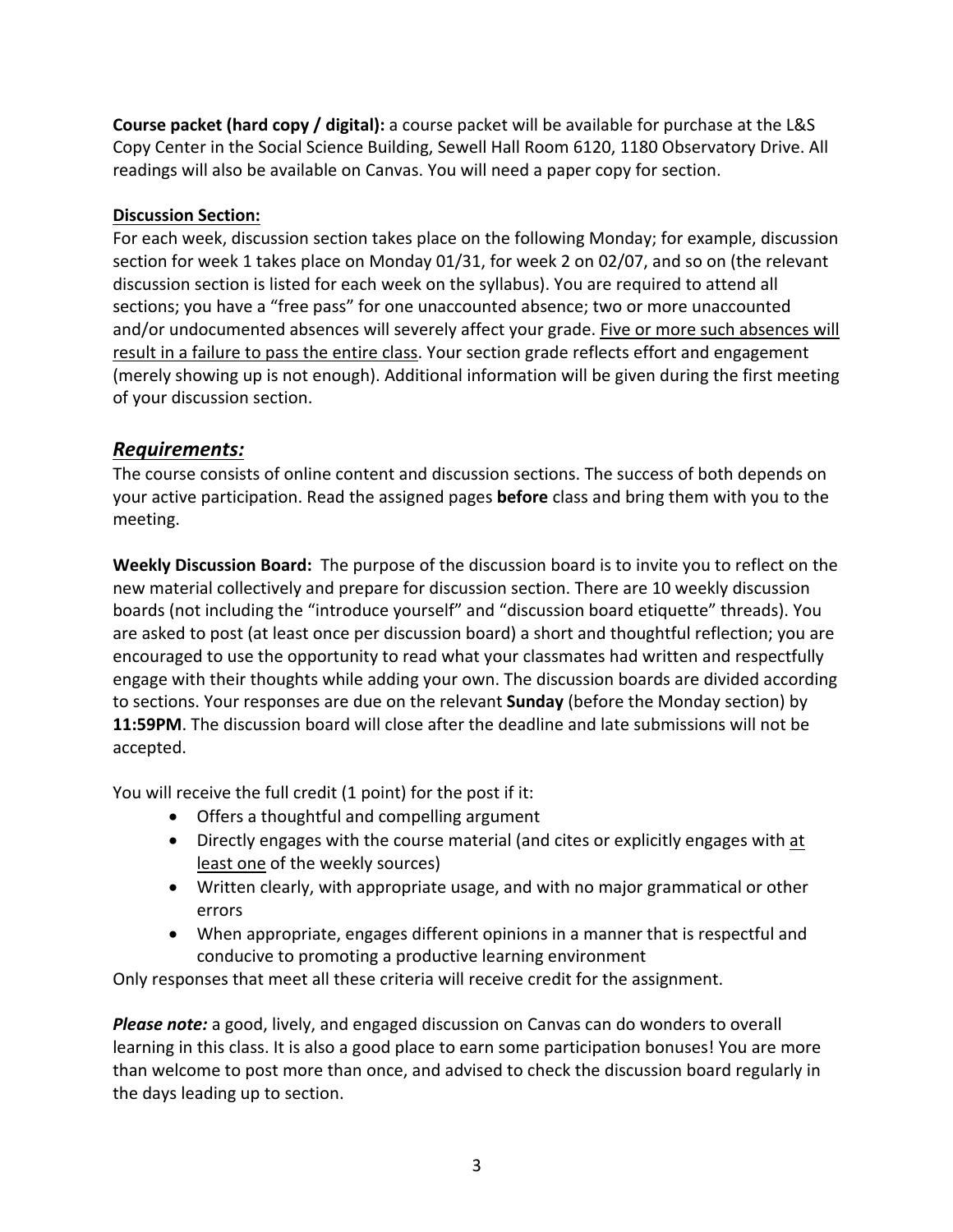**Weekly Question (text entry on Canvas):** for each week, at the bottom of the page, you will be required to briefly answer a question related to the readings or the podcasts; your answer should be about 150-200 words long. These questions are designed to facilitate comprehension and retention of the material; it is best to complete them immediately after completing the required listening and readings for the week. There are 9 weeks with weekly questions, 1 point per question. Weekly questions are due **Monday 1:00PM**, before the relevant discussion section (to avoid confusion, you can simply complete both the discussion board and the weekly question by Sunday night). Late entries will not receive credit.

You will receive the full credit (1 point) for an answer if it :

- Fulfills the assignment
- Offers a thoughtful and compelling argument
- Directly engages with the course material (and cites at least one of the weekly sources)
- Written clearly, with appropriate usage, and with no major grammatical or other errors

Only responses that meet all these criteria will receive credit for the assignment.

**WWI Chronology Quiz:** In section, 02/21.

**First essay:** 02/28; 3-4 pages; based only on sources discussed in class.

**Midterm Assignment:** 03/24, 11:59PM; 3 pages; critical engagement with a new scholarly argument; you are strongly encouraged (but not required) to pair up with another student and submit jointly.

**Film analysis:** 04/25; 3 pages; based only on sources discussed in class.

**Group research project:** Each group (2-3 students) will be required to conduct research on one of the topics below and present their findings in class (12 minutes). Creativity is greatly encouraged. Each group will need to submit its presentation material (such as slides) electronically on Canvas before the presentation. You will be able to sign up for a presentation on the first discussion section (01/31). With the exception of unusual circumstances, the presenters are graded as a group. View the grading rubric on Canvas for further details. The topics for group presentations are:

| Conscientious Objectors and/or Pacifism | 02/14 |
|-----------------------------------------|-------|
| <b>Trench Warfare</b>                   | 02/28 |
| Gas Warfare                             | 03/07 |
| The Indian Army                         | 03/28 |
| Australia and New Zealand at War        | 04/04 |
| <b>Veterans and Disabled Soldiers</b>   | 04/25 |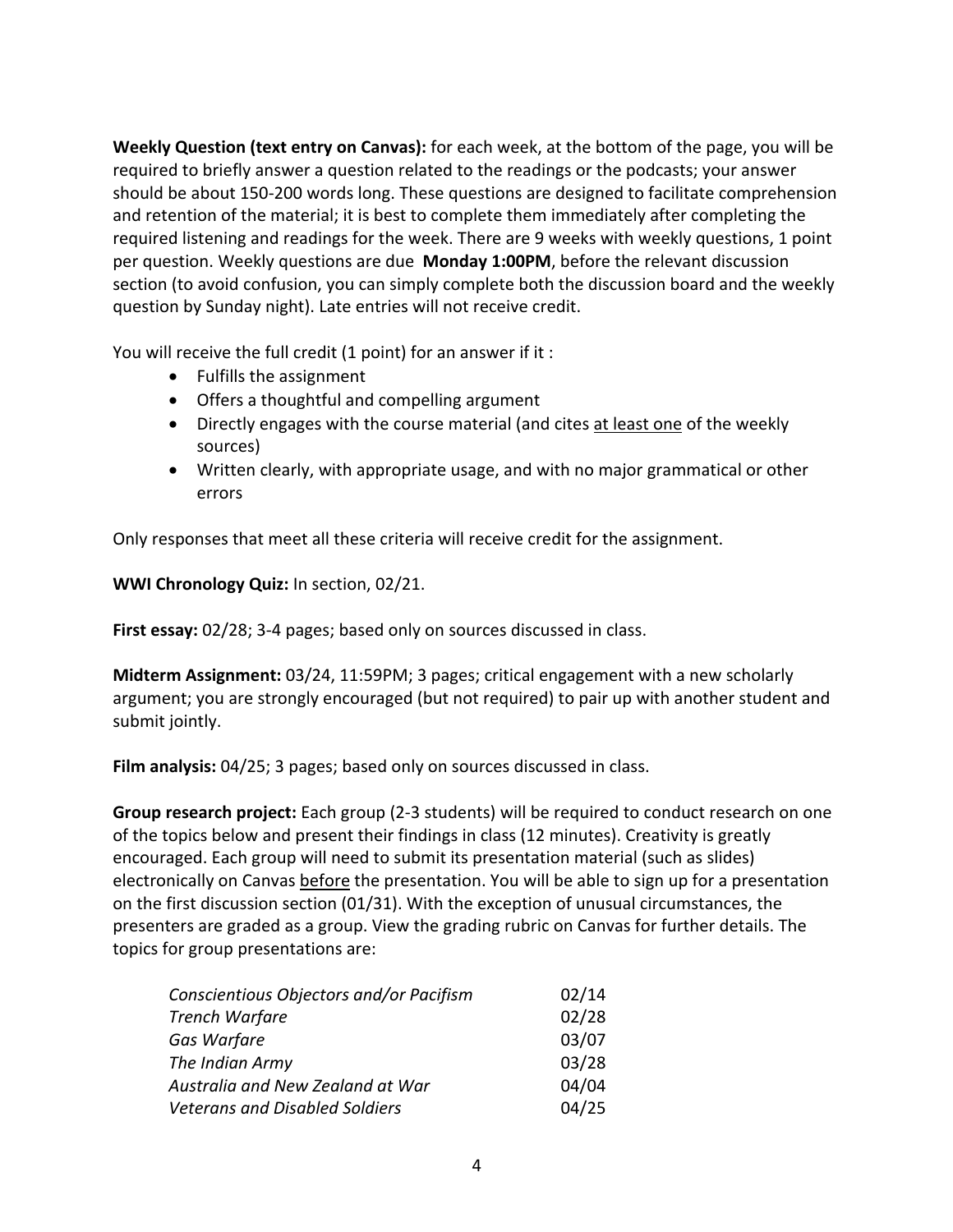**Post-presentation Reflection:** In no more than 600 words (200x3), please answer the following questions about the material covered in the presentation and the research leading up to it (one example for each question is enough):

- 1. What did I find most surprising?
- 2. In what way does this history help me understand later or contemporary debates or developments?
- 3. What aspects of this history would I have liked to learn more about?

**Peer Reviews:** Before the First Essay Assignment and Film Review students are required to meet (in pairs, virtually or in-person, depending on choice and circumstance) and review each other's drafts. You will need to report the time and date of the meeting, and very briefly (about 2 sentences) discuss what emerged from the review of each of the drafts.

**Final Exam:** online, asynchronous; 2 essay questions, 120 minutes; open books; no proctoring required; must be completed (in one sitting) before 05/11 12:05PM.

#### *General instructions for written assignments:*

\* For more detailed instructions, go to the relevant page on Canvas. Assignments will also be discussed in section.

\* Most assignments will require Turnitin Plagiarism Review; these assignments are later stored in the provider's repository.

\* Dates for all written assignment are final; as a rule of thumb, there will be no extensions. Plan ahead!

#### **Grade Structure:**

| Weekly short questions (1%X8/9)    | 9%  |
|------------------------------------|-----|
| Weekly Discussion Board (1%x10)    | 10% |
| Chronology Quiz:                   | 2%  |
| <b>Primary Source Module</b>       | 2%  |
| Peer Review (meet and report, x2)  | 4%  |
| First essay                        | 12% |
| Midterm Assignment                 | 12% |
| <b>Film Analysis</b>               | 12% |
| Group presentation (12 minutes)    | 10% |
| Post-presentation reflection       | 3%  |
| <b>Final Exam</b>                  | 12% |
| <b>Section Participation Grade</b> | 12% |

**Extra credits (1-3 points):** One appointment with the History Lab and a short paragraph reflecting on what came out of the meeting (for example – plans for revision of the paper, or further research into a particular question); see details under Assignments on Canvas. Each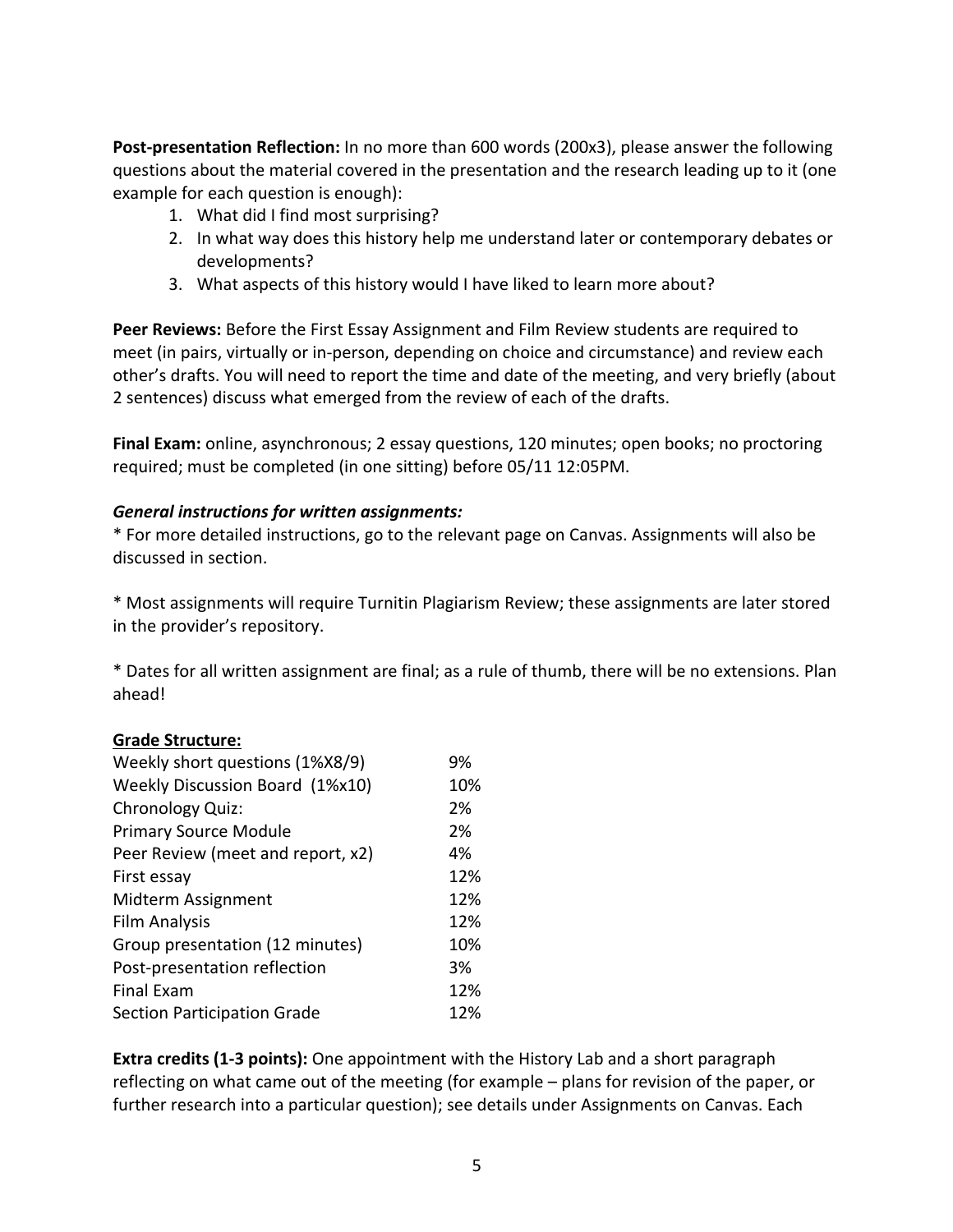reported appointment will earn you one point, up to **three** extra credits allowed (although more visits to the Lab are highly encouraged!)

**Final Grade Scale:** The final grade, calculated as points, will be converted to a letter grade according to the following scheme:

| А  | 94-100        |
|----|---------------|
| AB | 88 to <94     |
| R  | 84 to <88     |
| BС | 78 to <84     |
| C  | 68 to <78     |
| D  | 61 to <68     |
| F  | $0$ to $<$ 61 |

**Important:** Please note that active, constant, and collegial participation, and genuine effort and engagement (in section as well as online) – will be rewarded! The grades in this class are **not** curved.

#### *What if I have a question or want to share my thoughts with the class?*

At the bottom of each module, you will find a discussion thread for thoughts, comments, and questions. This is the place to ask questions about the material, related issues you came across during the week, or post your comments and thoughts. You can reply to an existing thread or start a new one. Please note, that this is the space to ask questions about the material or the class that would be of interest to the entire class (rather than emailing your instructors, which should be reserved to personal or particular matters).

#### **Credit Hours and Workload**

The credit standard for this 4-credit course is met by an expectation of a total of 180 hours of student engagement with the course learning activities (at least 45 hours per credit), which include regularly scheduled instructor - student meeting times [group discussion of 50 minutes per week], dedicated online time, reading, writing, completing individual and group assignments, individual consultations with the instructor, and other student work as described in the syllabus.

#### **Regular and Substantive Student-Instructor Interaction**

This course requires regular and substantive student-instructor interaction: regular interaction through weekly online assignments and discussions; feedback on written and other assignments; scheduled study and office hours, weekly required in-person discussion section, and optional discussion and review hours with the professor.

**COVID-19:** All students must follow university guidelines regarding COVID-19 (covidresponse.wisc.edu)

#### **Diversity & Inclusion Statement**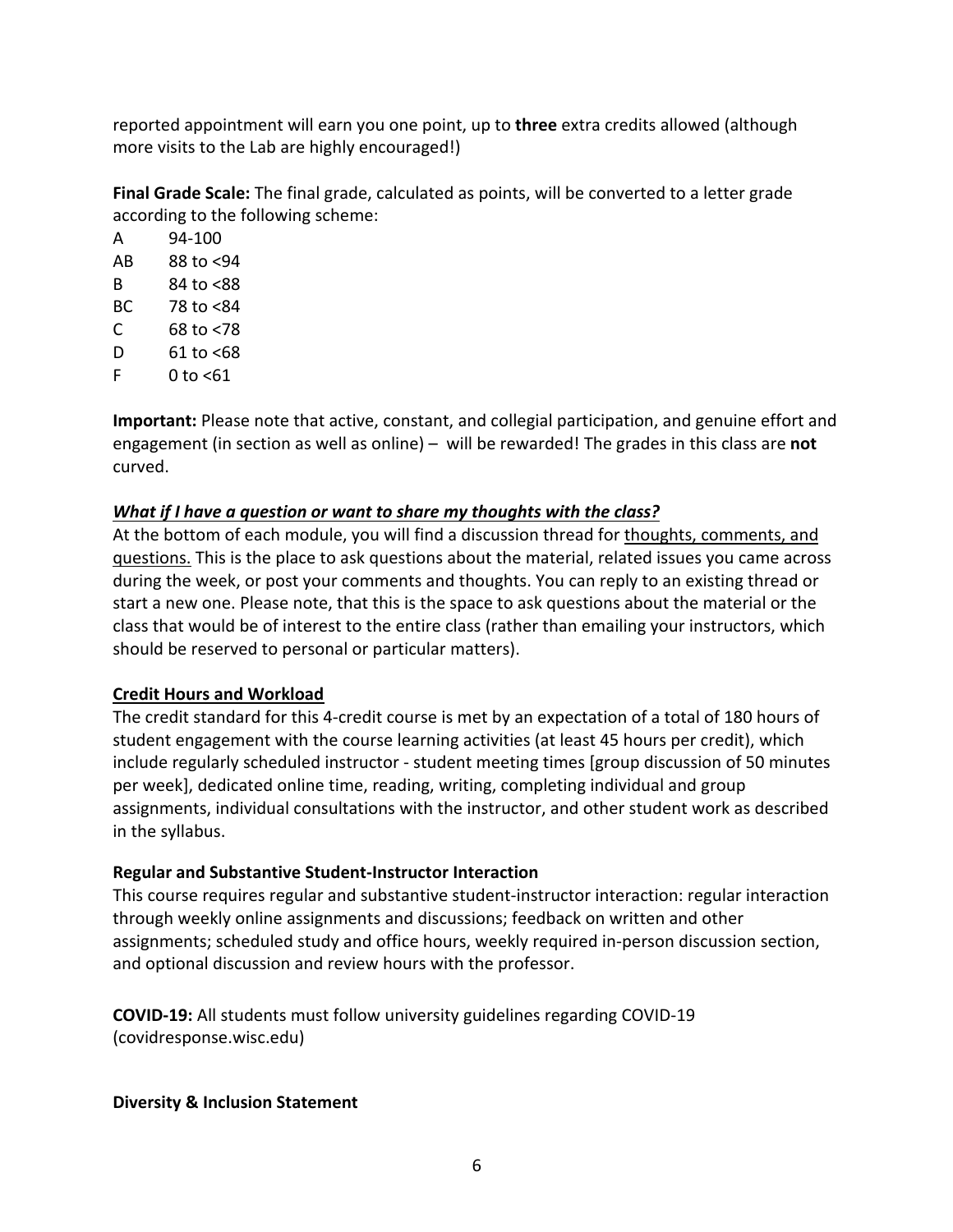Diversity is a source of strength, creativity, and innovation for UW-Madison. We value the contributions of each person and respect the profound ways their identity, culture, background, experience, status, abilities, and opinion enrich the university community. We commit ourselves to the pursuit of excellence in teaching, research, outreach, and diversity as inextricably linked goals. The University of Wisconsin-Madison fulfills its public mission by creating a welcoming and inclusive community for people from every background – people who as students, faculty, and staff serve Wisconsin and the world.

#### **Academic Integrity Statement**

By virtue of enrollment, each student agrees to uphold the high academic standards of the University of Wisconsin-Madison; academic misconduct is behavior that negatively impacts the integrity of the institution. Cheating, fabrication, plagiarism, unauthorized collaboration, and helping others commit these previously listed acts are examples of misconduct which may result in disciplinary action. Examples of disciplinary action include, but is not limited to, failure on the assignment/course, written reprimand, disciplinary probation, suspension, or expulsion.

#### **Accommodations for Students with Disabilities Statement**

The University of Wisconsin-Madison supports the right of all enrolled students to a full and equal educational opportunity. The Americans with Disabilities Act (ADA), Wisconsin State Statute (36.12), and UW-Madison policy (Faculty Document 1071) require that students with disabilities be reasonably accommodated in instruction and campus life. Reasonable accommodations for students with disabilities is a shared faculty and student responsibility. Students are expected to inform faculty [me] of their need for instructional accommodations by the end of the third week of the semester, or as soon as possible after a disability has been incurred or recognized. Faculty [I], will work either directly with the student [you] or in coordination with the McBurney Center to identify and provide reasonable instructional accommodations. Disability information, including instructional accommodations as part of a student's educational record, is confidential and protected under FERPA. (See: McBurney Disability Resource Center)

#### **Academic Calendar & Religious Observances**

See: https://secfac.wisc.edu/academic-calendar/#religious-observances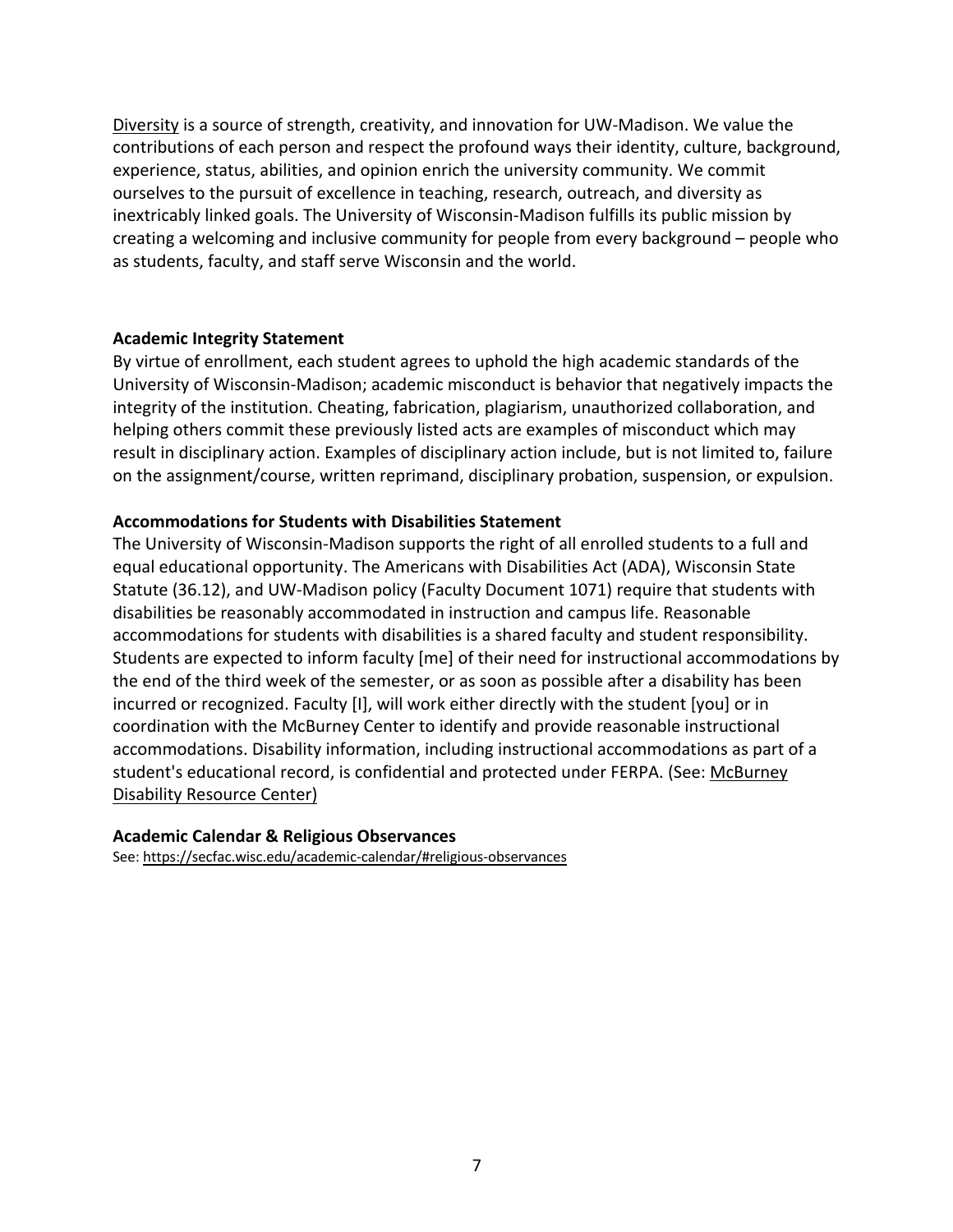# *Course Schedule*

**01/25:** First section meeting; introductions and course mechanics

## **I Why WWI?**

## **Online:**

1.1 Why World War I? 1.2 Course Mechanics

## **Recommended readings:**

Michael Howard, *The First World War, a very short introduction*; or any other source; will give you a good background on the war and help you prepare for the short quiz on week III.

## **Do:**

*Introduce yourself (online):* on the Introduce Yourself discussion thread on Canvas.

**Complete: Primary Source Module** (all parts; bring your thoughts on the final exercise to section).

## *Section: 01/31:*

- Workshop on Primary Sources
- Assignment of group presentations

## **II To Arms**

## **Online:**

- 2.1 Europe before the war
- 2.2 Nations and empires
- 2.3 The "Spirit of 1914"
- 2.4 War culture and propaganda

## **Read:**

\*Michael Howard, *The First World War* (Oxford, 2002), chapters 1-2, "Europe in 1914" and "The Coming of War," pp. 1-26.

\*Stefan Zweig, *The World of Yesterday* (1942), chapter 9, "The First Hours of the War of 1914," pp. 214-237.

\*Filippo Marinetti, "The War as the Catharsis of Italian Society" (November 1914) \*Nicoletta Gullace, *The Blood of our Sons: Men, Women, and the Renegotiation of British Citizenship during the Great War* (New York, 2004), chapter 1, "The Rape of Belgium and Wartime Imagination," 17-33.

-The Bryce Committee Report on German Atrocities, Part II (b): "Treatment of Women and Children" (no more than a quick look online).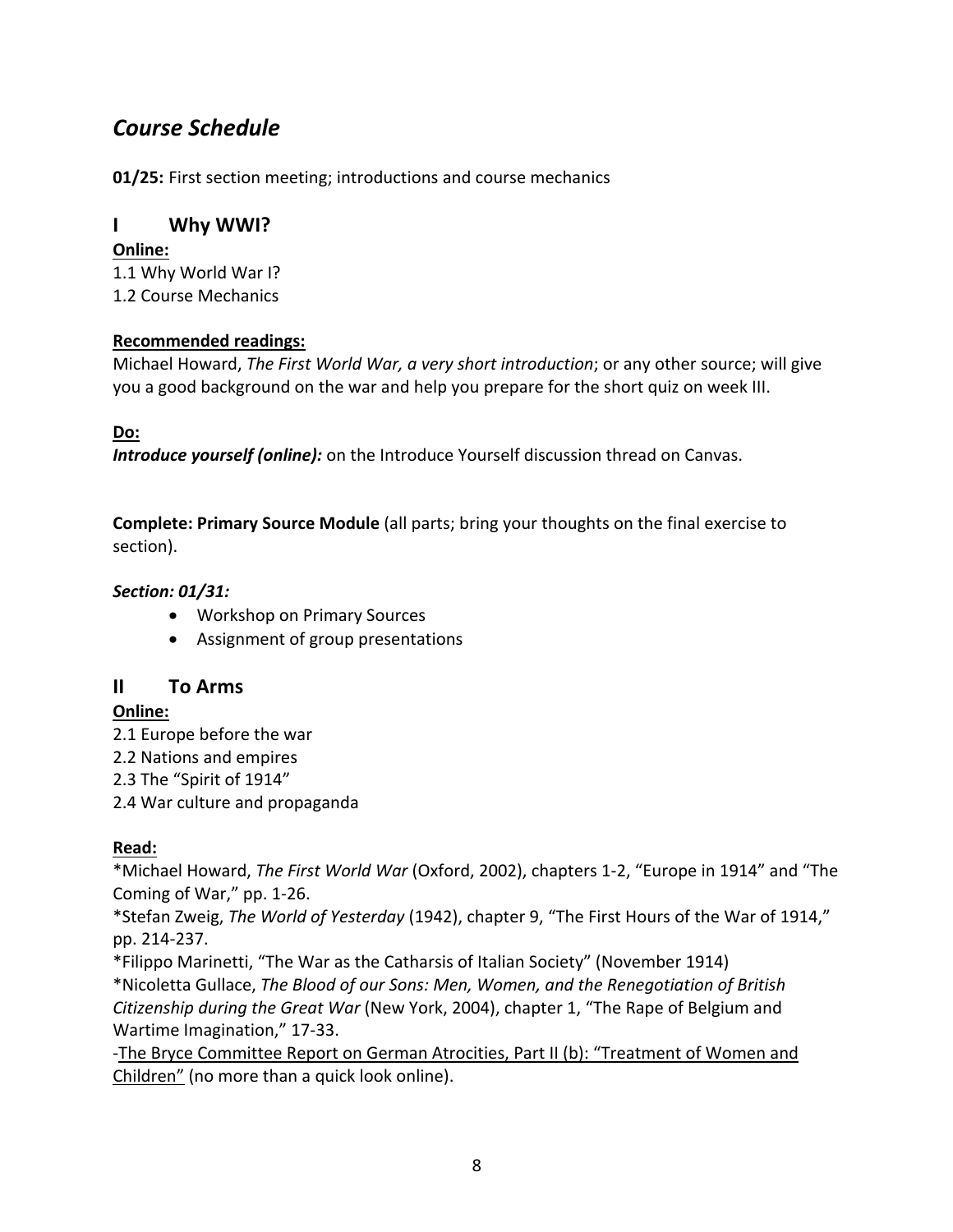**Do:**

*Discussion Board Etiquette:* read what your peers suggest and participate at least once.

Week 2 Discussion board + weekly question

## *Section: 02/07*

## **III Women and Men**

## **Online:**

- 3.1 War and gender: an introduction
- 3.2 Military mobilization: men
- 3.3 Military mobilization: women
- 3.4 A short introduction to the literary history of WWI

## **Read:**

Vera Brittain, *Testament of Youth* (at least up to page 289).

## **Do:**

Discussion board + weekly question

## *Section: 02/14*

• *Group Presentation: Conscientious Objectors and/or Pacifism* 

## **IV Home Fronts**

## **Online:**

- 4.1 WWI and the making of the Home Front
- 4.2 European socialisms and WWI
- 4.3 "War Socialism" and its legacies

4.4 The new ecology of production

## **Read:**

\*Roger Chickering, *Imperial Germany and the Great War, 1914-1918* (Cambridge, 1998), 32-40. \* Belinda Davis, "Home Front: Food, Politics, and Women's Everyday Life during the First World War," in *Home/Front: The Military, War, and Gender in Twentieth-Century Germany*, 115-138 (2002), 115-138

## **Do:**

Discussion board + weekly question

## *Section: 02/21:*

- WWI Chronology Quiz
- First essay workshop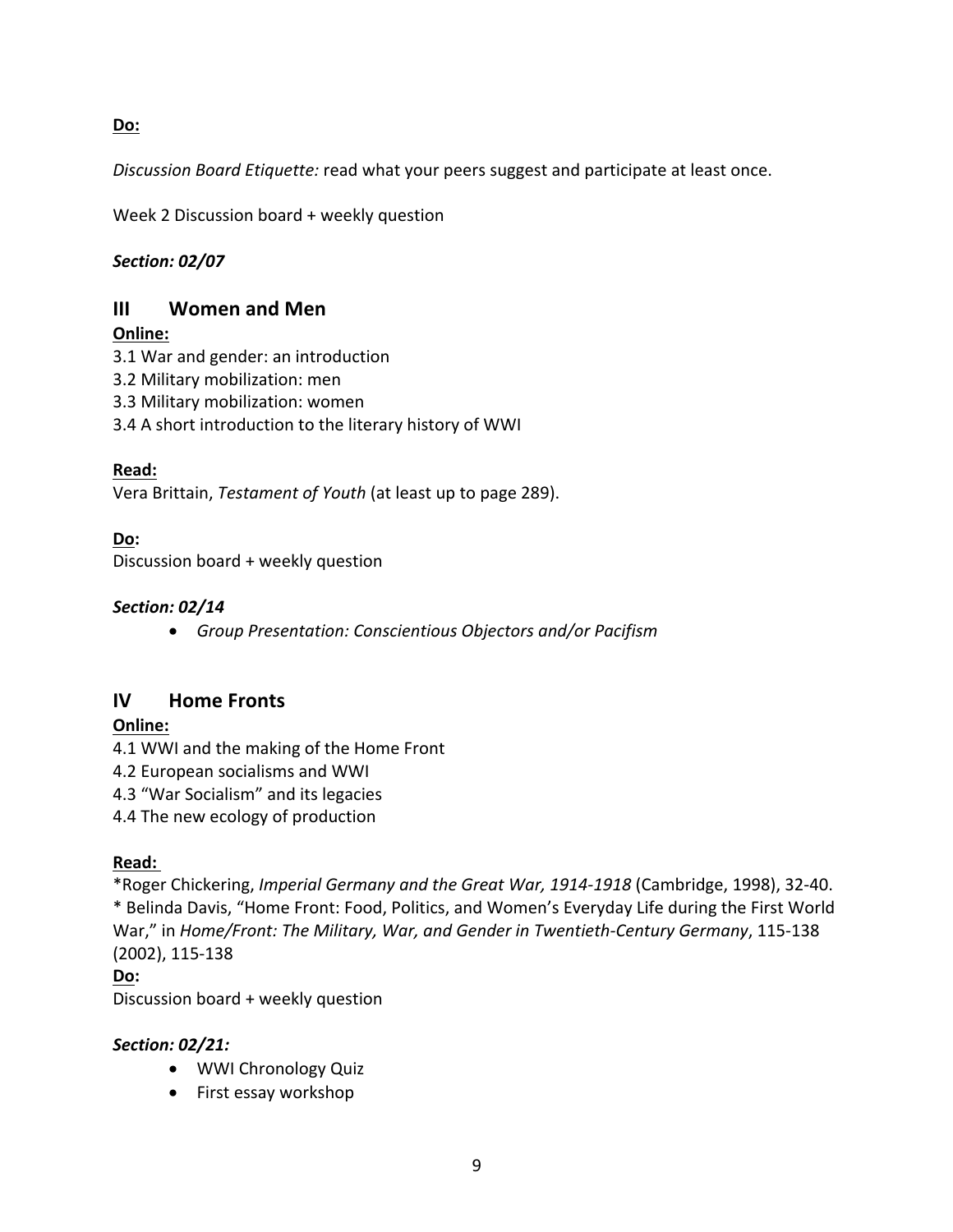### **V Armageddon**

#### **Online:**

5.1 The "cult of the offensive" 5.2 Industrialized warfare 5.3 Discipline and collapse **Read:**  \*War Poems: Siegfried Sassoon, "The Attack;" Wilfred Owen, "Dulce et Decorum Est"

#### **Watch:**

\* Strachan on the Somme and Verdun (documentary)

\* Stanley Kubrick's *Paths of Glory* (1957)

#### **Do:**

Discussion board + weekly question First Essay Peer Review (02/25)

#### *Section: 02/28:*

• *Group Presentation: Trench Warfare* 

*\*\*First essay due Monday 02/28 12:00PM \*\**

**VI Faces of War Online:** 6.1 War in the Air 6.2 The Politics of Shellshock

#### **Read:**

Pat Barker, *Regeneration* (entire) Peter Taylor Whiffen on the "Shot at Dawn" campaign.

**Do:** Discussion board + weekly question

#### *Section: 03/07*

• *Group Presentation: Gas Warfare* 

*Spring Break*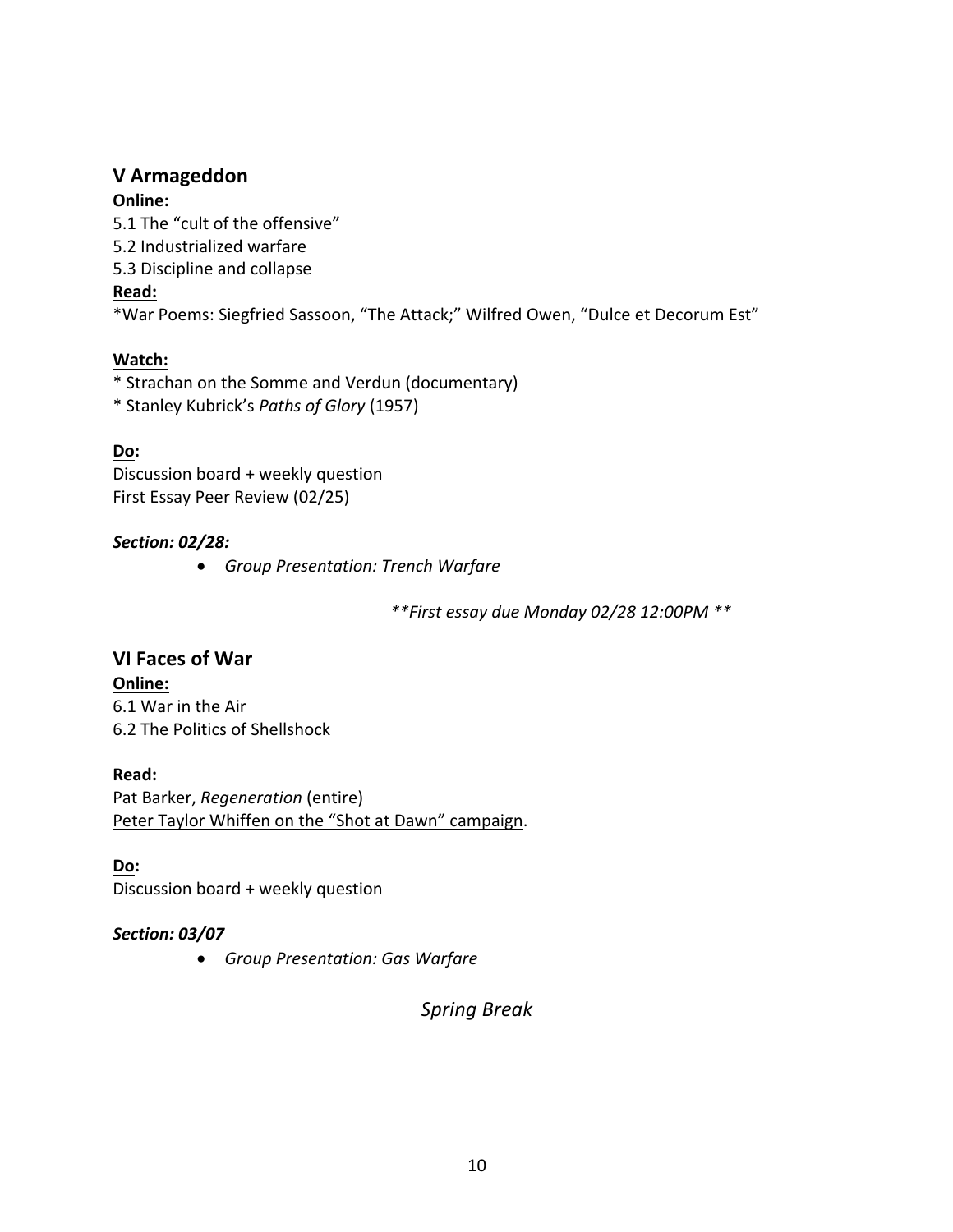## **VII Midterm Assignment Week**

## *Section: 03/21*

• Midterm workshop

\*\* Midterm assignments due Thursday 03/24 11:59 PM \*\*

## **VIII Colonial Conscripts**

### **Online:**

7.1 Colonial Conscripts

### **Read:**

Joe Lunn, *Memoirs of a Maelstrom: A Senegalese Oral History of the First World War* (Introduction, chapters 1-3, 5-7, and conclusion)

### **Do:**

Discussion board + weekly question

### *Section 03/28*

• *Group presentation: The Indian Army* 

## **IX: Global, Imperial, Total War**

## **Online:**

9.1.1 The War in Africa and the Middle East

9.1.2 War and the Imperial Project

9.2.1 Civilians in war: occupation, atrocities, refugees

9.2.2. War and genocide

10.1.1. Ireland before the war

10.1.2 Ireland's War

## **Read:**

\*Michelle Tusan, "Genocide, Famine, and Refugees on Film: Humanitarianism and the First World War," *Past and Present* 237 (2017). \*Proclamation of the Irish Republic 1 \*Yeats, "A Terrible Beauty is Born"

#### **Do:**

Discussion board + weekly question

#### *Section: 04/04*

• *Group Presentation: Australia and New Zealand at War*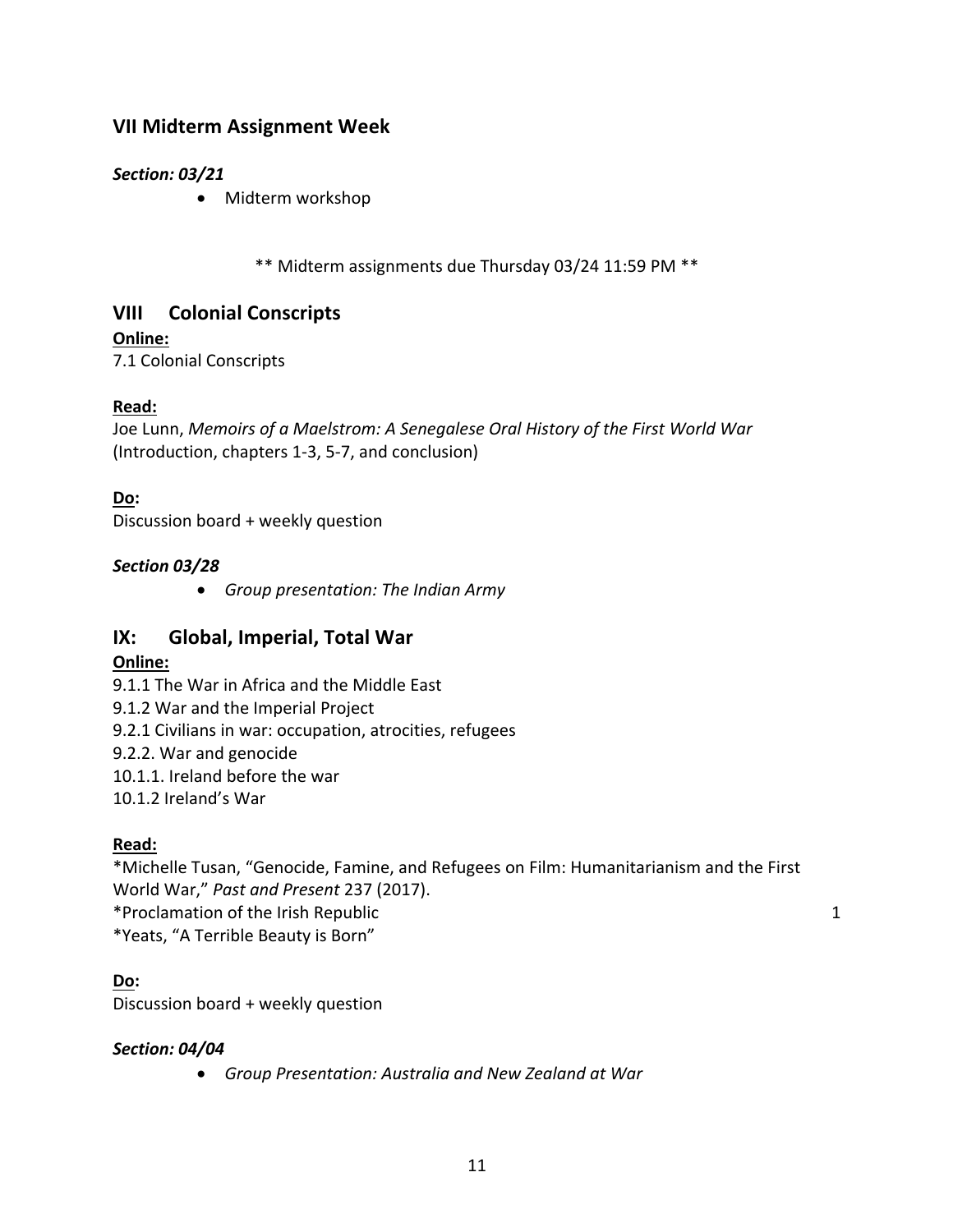## **X The War on Film**

### **Watch:**

- (1) Required:
	- La Grande Illusion (1937)
- (2) At least one of the following:
	- Black and White in Color (1978)
	- Blackadder (first and last episodes, at least)
- (3) Refresh your memory:
	- Paths of Glory (1957)

#### **Do:**

Discussion board + Weekly Question

### **Section:** *04/11*

## **Week XI The Search for Stability**

#### **Online:**

11.1 The failures of economic reconstruction

- 11.2 The failures of democracy
- 10.2.1 War and the Vote
- 10.2.2 Gender, citizenship, and postwar reconstruction

## **Watch:**

Documentary on war and revolution

## **Read:**

\*Ernst Jünger, *The Storm of Steel* (1929), pp. 315-319.

- \*Sebastian Haffner, *Defying Hitler: A Memoir*, pp.29-45.
- \*Hindenburg on the "Stab in the Back," 1918.
- -Mary Louise Roberts, "Samson and Delilah Revisited: the Politics of Women's Fashion in 1920s France," *American Historical Review* 98:3 (1987): 657-684. [JSTOR]

## **Do:**

Film Analysis Peer Review (by 04/15 11:59PM) Discussion board + weekly question

## *Section: 04/18*

*\*\*Film Analysis due 04/18 12:00PM\*\**